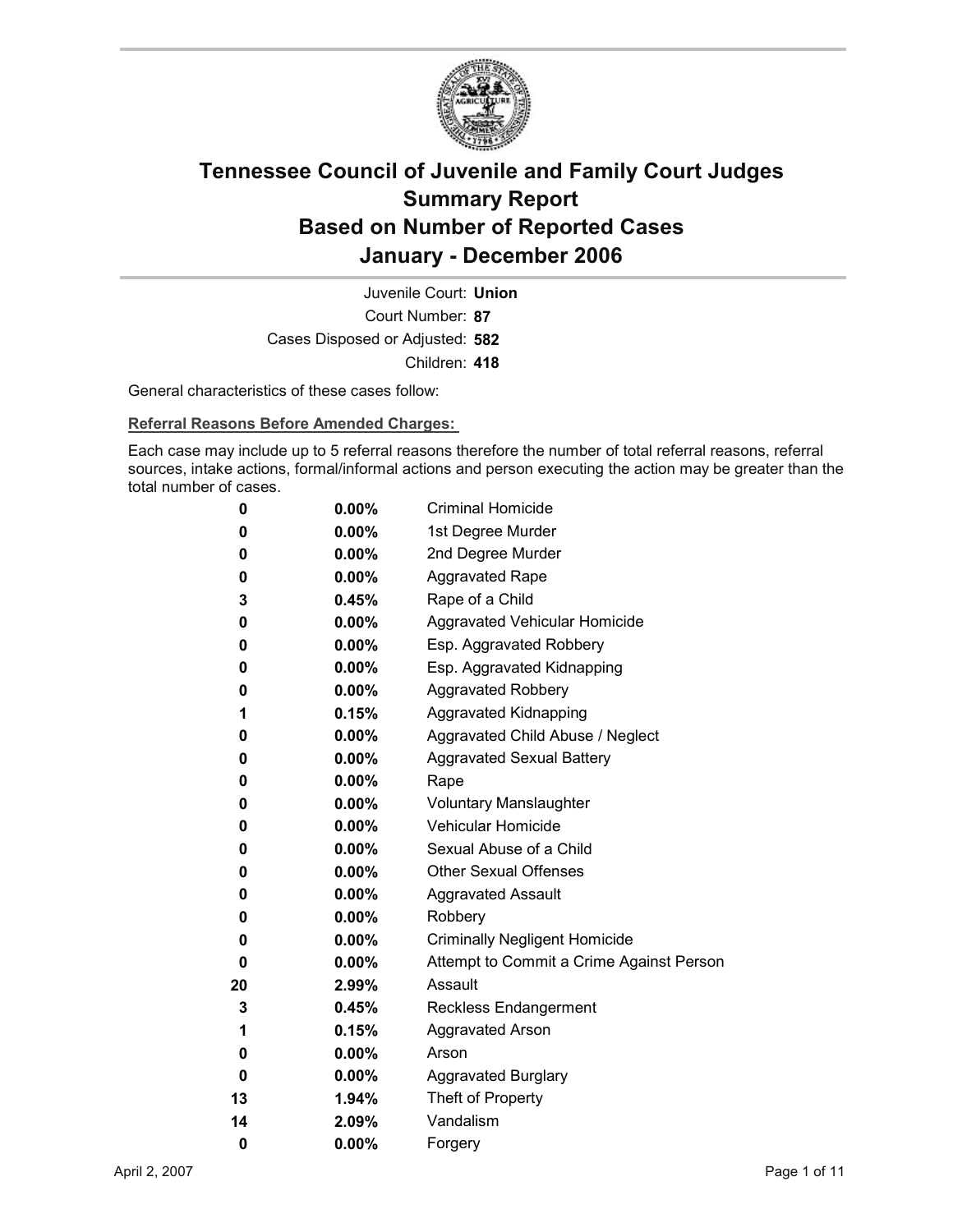

Court Number: **87** Juvenile Court: **Union** Cases Disposed or Adjusted: **582** Children: **418**

### **Referral Reasons Before Amended Charges:**

Each case may include up to 5 referral reasons therefore the number of total referral reasons, referral sources, intake actions, formal/informal actions and person executing the action may be greater than the total number of cases.

| 0            | 0.00%    | <b>Worthless Checks</b>                                     |
|--------------|----------|-------------------------------------------------------------|
| 0            | 0.00%    | Illegal Possession / Fraudulent Use of Credit / Debit Cards |
| $\mathbf 2$  | 0.30%    | <b>Burglary</b>                                             |
| 0            | $0.00\%$ | Unauthorized Use of a Vehicle                               |
| 0            | 0.00%    | <b>Cruelty to Animals</b>                                   |
| 0            | $0.00\%$ | Sale of Controlled Substances                               |
| 5            | 0.75%    | <b>Other Drug Offenses</b>                                  |
| 16           | 2.39%    | <b>Possession of Controlled Substances</b>                  |
| 0            | 0.00%    | <b>Criminal Attempt</b>                                     |
| 1            | 0.15%    | Carrying Weapons on School Property                         |
| $\mathbf{2}$ | 0.30%    | Unlawful Carrying / Possession of a Weapon                  |
| 2            | 0.30%    | <b>Evading Arrest</b>                                       |
| 0            | 0.00%    | Escape                                                      |
| 1            | 0.15%    | Driving Under Influence (DUI)                               |
| 28           | 4.19%    | Possession / Consumption of Alcohol                         |
| 0            | $0.00\%$ | Resisting Stop, Frisk, Halt, Arrest or Search               |
| 0            | $0.00\%$ | <b>Aggravated Criminal Trespass</b>                         |
| 1            | 0.15%    | Harassment                                                  |
| 3            | 0.45%    | Failure to Appear                                           |
| 2            | 0.30%    | Filing a False Police Report                                |
| 0            | 0.00%    | Criminal Impersonation                                      |
| 9            | 1.35%    | <b>Disorderly Conduct</b>                                   |
| 4            | 0.60%    | <b>Criminal Trespass</b>                                    |
| 1            | 0.15%    | <b>Public Intoxication</b>                                  |
| 0            | $0.00\%$ | Gambling                                                    |
| 46           | 6.88%    | Traffic                                                     |
| 0            | 0.00%    | Local Ordinances                                            |
| 0            | $0.00\%$ | Violation of Wildlife Regulations                           |
| 1            | 0.15%    | Contempt of Court                                           |
| 17           | 2.54%    | <b>Violation of Probation</b>                               |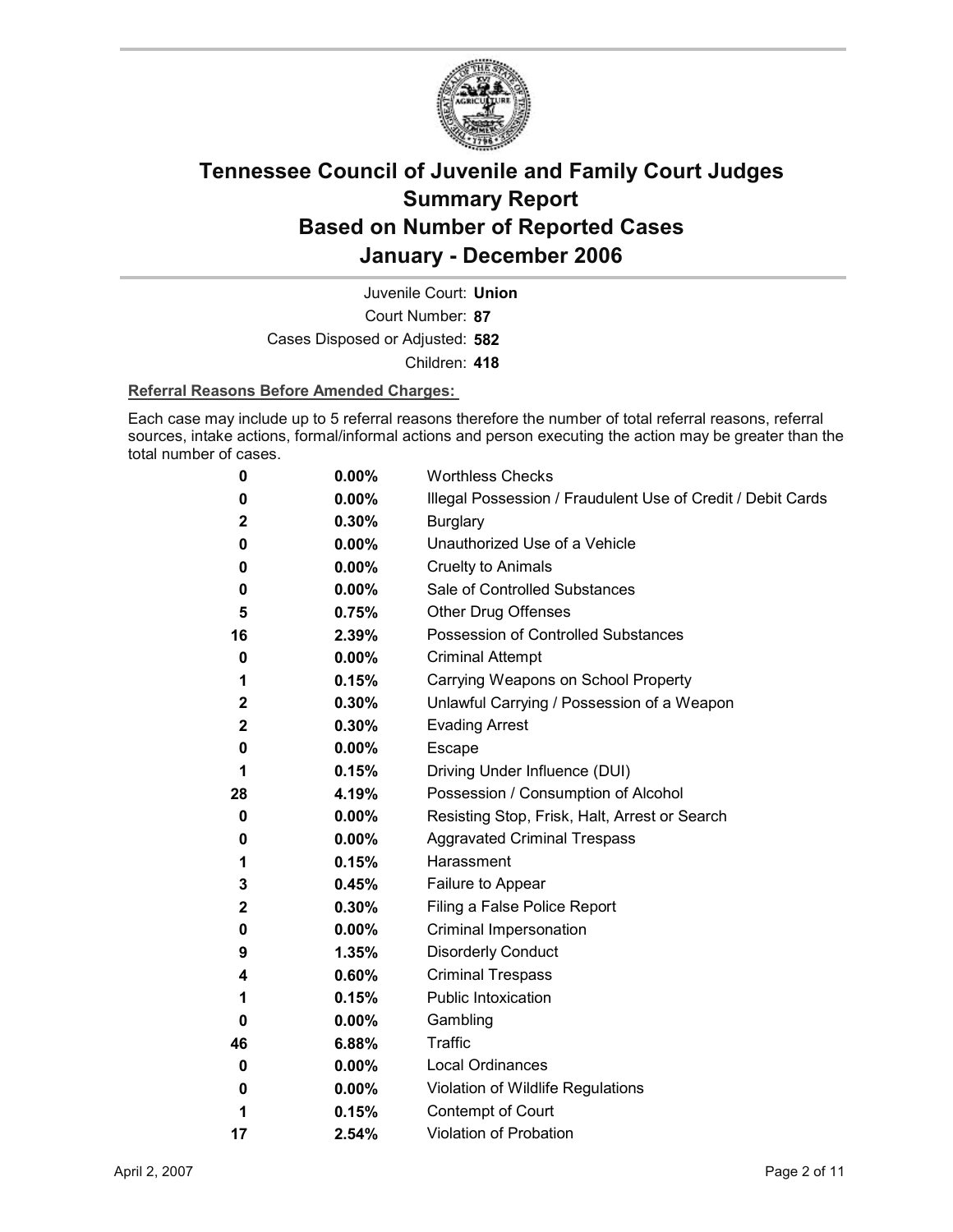

Court Number: **87** Juvenile Court: **Union** Cases Disposed or Adjusted: **582** Children: **418**

### **Referral Reasons Before Amended Charges:**

Each case may include up to 5 referral reasons therefore the number of total referral reasons, referral sources, intake actions, formal/informal actions and person executing the action may be greater than the total number of cases.

| 669 | 100.00%               | <b>Total Referrals</b>                |
|-----|-----------------------|---------------------------------------|
|     | 0.15%<br>1            | Other                                 |
|     | 0.15%<br>1            | <b>Consent to Marry</b>               |
|     | $0.00\%$<br>0         | <b>Request for Medical Treatment</b>  |
|     | 0.00%<br>0            | Child Support                         |
|     | 0.30%<br>$\mathbf{2}$ | Paternity / Legitimation              |
|     | 0.90%<br>6            | Visitation                            |
|     | 10.46%<br>70          | Custody                               |
|     | 63<br>9.42%           | <b>Foster Care Review</b>             |
|     | 8<br>1.20%            | <b>Administrative Review</b>          |
| 178 | 26.61%                | <b>Judicial Review</b>                |
|     | 0.00%<br>0            | Violation of Informal Adjustment      |
|     | 0.15%<br>1            | Violation of Pretrial Diversion       |
|     | 0.00%<br>0            | <b>Termination of Parental Rights</b> |
|     | 2.24%<br>15           | Dependency / Neglect                  |
|     | 0.00%<br>0            | <b>Physically Abused Child</b>        |
|     | $0.00\%$<br>0         | Sexually Abused Child                 |
|     | 0.00%<br>0            | <b>Violation of Curfew</b>            |
|     | 0.00%<br>0            | Violation of a Valid Court Order      |
|     | 23<br>3.44%           | Possession of Tobacco Products        |
|     | 3<br>0.45%            | Out-of-State Runaway                  |
|     | 10<br>1.49%           | In-State Runaway                      |
| 81  | 6<br>0.90%<br>12.11%  | <b>Unruly Behavior</b><br>Truancy     |
|     |                       |                                       |
|     | 0.75%<br>5            | Violation of Aftercare                |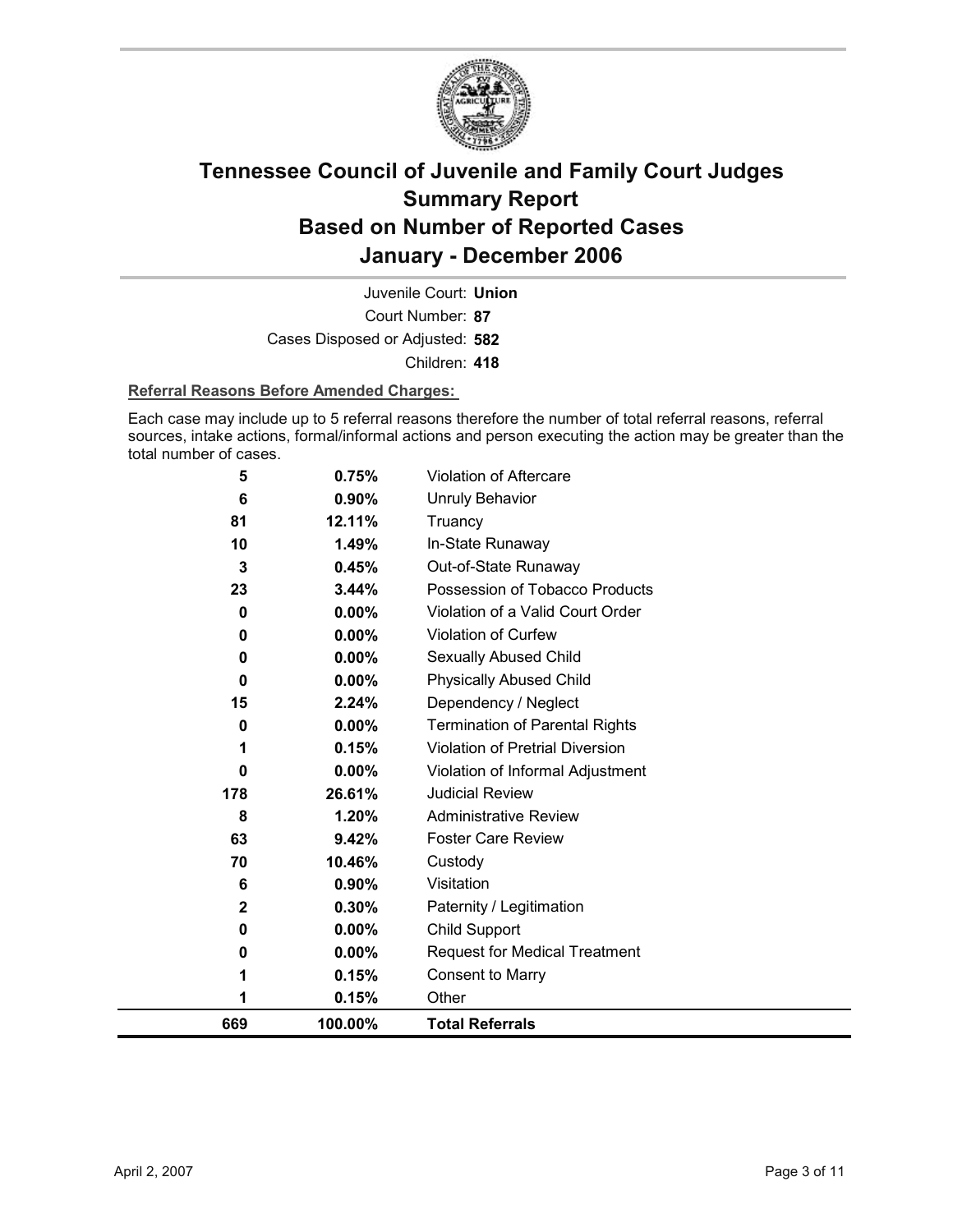

|                                 |         | Juvenile Court: Union             |  |  |
|---------------------------------|---------|-----------------------------------|--|--|
| Court Number: 87                |         |                                   |  |  |
| Cases Disposed or Adjusted: 582 |         |                                   |  |  |
|                                 |         | Children: 418                     |  |  |
| <b>Referral Sources: 1</b>      |         |                                   |  |  |
| 115                             | 17.19%  | Law Enforcement                   |  |  |
| 47                              | 7.03%   | Parents                           |  |  |
| 42                              | 6.28%   | Relatives                         |  |  |
| $\mathbf 0$                     | 0.00%   | Self                              |  |  |
| 184                             | 27.50%  | School                            |  |  |
| $\bf{0}$                        | 0.00%   | <b>CSA</b>                        |  |  |
| 98                              | 14.65%  | <b>DCS</b>                        |  |  |
| 71                              | 10.61%  | <b>Other State Department</b>     |  |  |
| $\bf{0}$                        | 0.00%   | <b>District Attorney's Office</b> |  |  |
| 104                             | 15.55%  | <b>Court Staff</b>                |  |  |
| $\mathbf 0$                     | 0.00%   | Social Agency                     |  |  |
| $\mathbf{2}$                    | 0.30%   | <b>Other Court</b>                |  |  |
| $\overline{\mathbf{2}}$         | 0.30%   | Victim                            |  |  |
| 0                               | 0.00%   | Child & Parent                    |  |  |
| 0                               | 0.00%   | Hospital                          |  |  |
| $\bf{0}$                        | 0.00%   | Unknown                           |  |  |
| 4                               | 0.60%   | Other                             |  |  |
| 669                             | 100.00% | <b>Total Referral Sources</b>     |  |  |
| Age of Child at Referral: 2     |         |                                   |  |  |
| 82                              | 19.62%  | Ages 10 and Under                 |  |  |

| 418 | 100.00%  | <b>Total Child Count</b> |  |
|-----|----------|--------------------------|--|
| 0   | $0.00\%$ | Unknown / Not Reported   |  |
| 5   | 1.20%    | Ages 19 and Over         |  |
| 121 | 28.95%   | Ages 17 through 18       |  |
| 131 | 31.34%   | Ages 15 through 16       |  |
| 54  | 12.92%   | Ages 13 through 14       |  |
| 25  | 5.98%    | Ages 11 through 12       |  |
| 82  | 19.62%   | Ages 10 and Under        |  |
|     |          |                          |  |

<sup>1</sup> If different than number of Referral Reasons (669), verify accuracy of your court's data.

<sup>2</sup> One child could be counted in multiple categories, verify accuracy of your court's data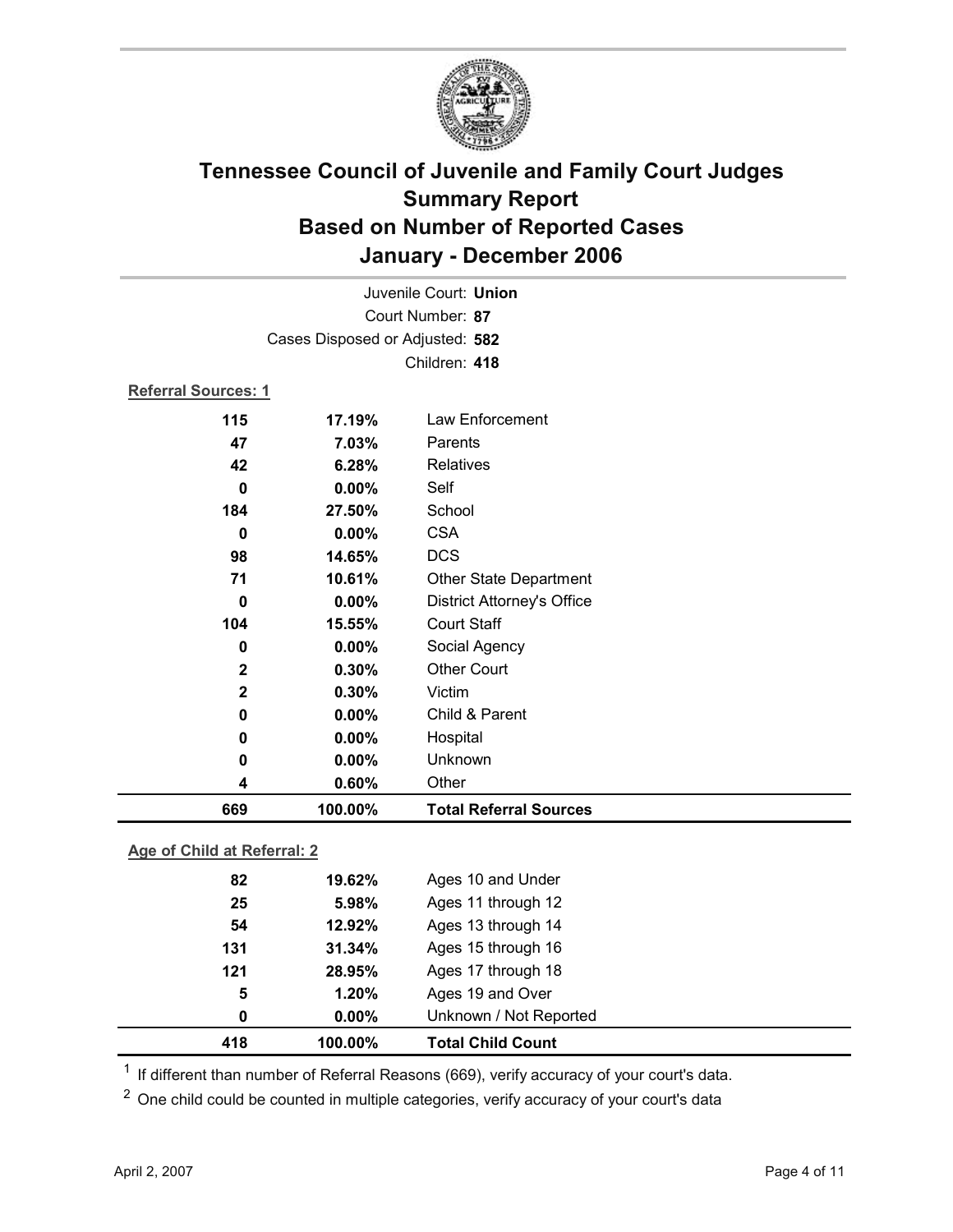

|                                         | Juvenile Court: Union |                          |  |  |  |
|-----------------------------------------|-----------------------|--------------------------|--|--|--|
| Court Number: 87                        |                       |                          |  |  |  |
| Cases Disposed or Adjusted: 582         |                       |                          |  |  |  |
|                                         |                       | Children: 418            |  |  |  |
| Sex of Child: 1                         |                       |                          |  |  |  |
| 253                                     | 60.53%                | Male                     |  |  |  |
| 165                                     | 39.47%                | Female                   |  |  |  |
| $\mathbf 0$                             | 0.00%                 | Unknown                  |  |  |  |
| 418                                     | 100.00%               | <b>Total Child Count</b> |  |  |  |
| Race of Child: 1                        |                       |                          |  |  |  |
|                                         |                       |                          |  |  |  |
| 415                                     | 99.28%                | White                    |  |  |  |
| $\mathbf{2}$                            | 0.48%                 | African American         |  |  |  |
| $\mathbf 0$                             | 0.00%                 | <b>Native American</b>   |  |  |  |
| $\mathbf 0$                             | 0.00%                 | Asian                    |  |  |  |
| 1                                       | 0.24%                 | Mixed                    |  |  |  |
| $\mathbf 0$                             | $0.00\%$              | Unknown                  |  |  |  |
| 418                                     | 100.00%               | <b>Total Child Count</b> |  |  |  |
| <b>Hispanic Origin: 1</b>               |                       |                          |  |  |  |
| $\overline{2}$                          | 0.48%                 | Yes                      |  |  |  |
| 416                                     | 99.52%                | <b>No</b>                |  |  |  |
| $\mathbf 0$                             | 0.00%                 | Unknown                  |  |  |  |
| 418                                     | 100.00%               | <b>Total Child Count</b> |  |  |  |
| <b>School Enrollment of Children: 1</b> |                       |                          |  |  |  |
| 349                                     |                       | Yes                      |  |  |  |
| 60                                      | 83.49%<br>14.35%      | No                       |  |  |  |
| 9                                       | 2.15%                 | Unknown                  |  |  |  |
|                                         |                       |                          |  |  |  |
| 418                                     | 100.00%               | <b>Total Child Count</b> |  |  |  |

 $1$  One child could be counted in multiple categories, verify accuracy of your court's data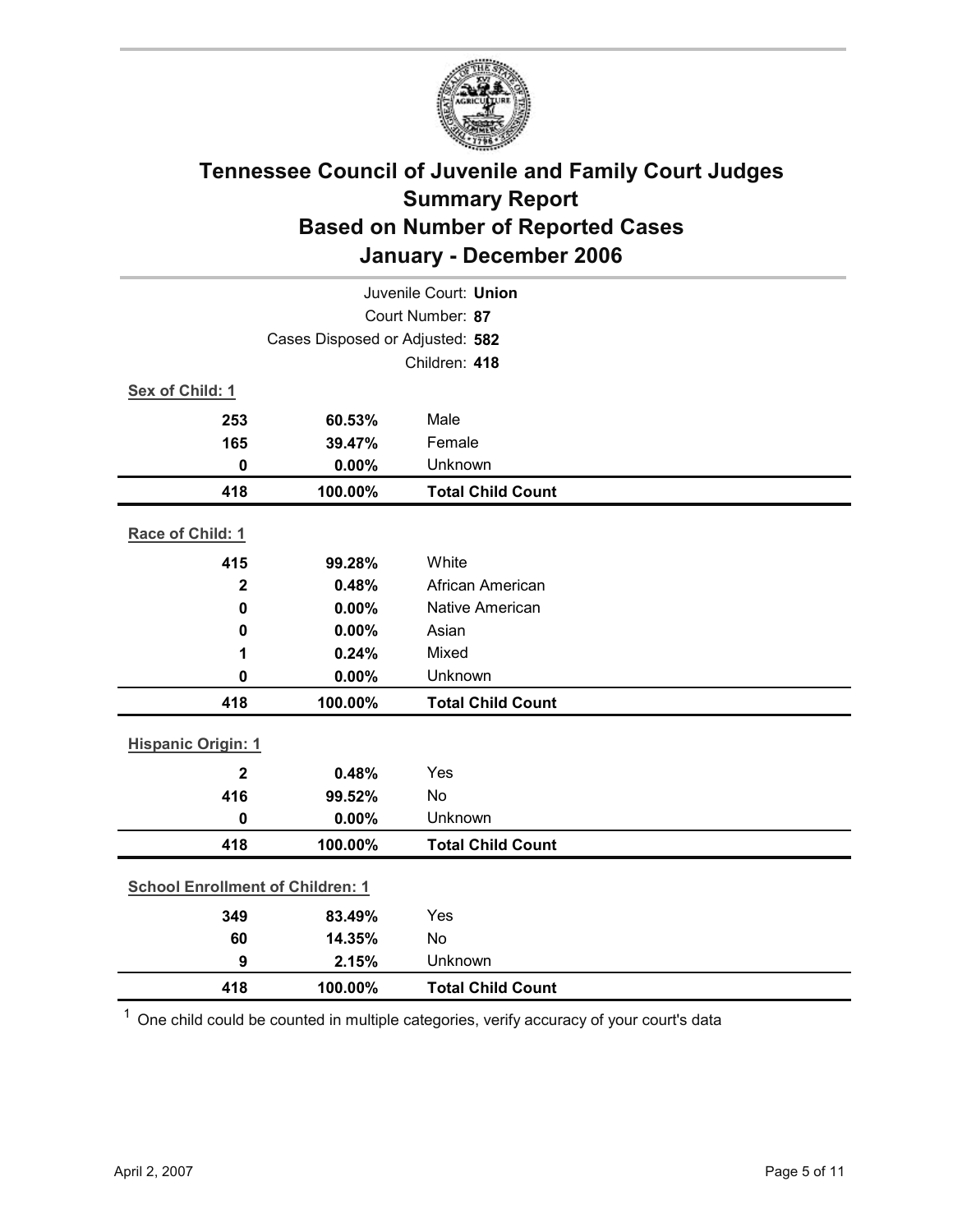

Court Number: **87** Juvenile Court: **Union** Cases Disposed or Adjusted: **582** Children: **418**

**Living Arrangement of Child at Time of Referral: 1**

| 418 | 100.00%               | <b>Total Child Count</b>     |
|-----|-----------------------|------------------------------|
|     | 6<br>1.44%            | Other                        |
|     | 3<br>0.72%            | Unknown                      |
|     | $\mathbf{2}$<br>0.48% | Independent                  |
|     | 1<br>$0.24\%$         | In an Institution            |
|     | $0.00\%$<br>0         | In a Residential Center      |
|     | 8<br>1.91%            | In a Group Home              |
| 22  | $5.26\%$              | With Foster Family           |
|     | $0.00\%$<br>0         | <b>With Adoptive Parents</b> |
| 70  | 16.75%                | <b>With Relatives</b>        |
| 48  | 11.48%                | <b>With Father</b>           |
| 139 | 33.25%                | With Mother                  |
| 11  | $2.63\%$              | With Mother and Stepfather   |
|     | $0.24\%$<br>1         | With Father and Stepmother   |
| 107 | 25.60%                | With Both Biological Parents |
|     |                       |                              |

### **Type of Detention: 2**

| 582 | 100.00%  | <b>Total Detention Count</b> |
|-----|----------|------------------------------|
| 1   | 0.17%    | Other                        |
| 574 | 98.63%   | Does Not Apply               |
| 0   | $0.00\%$ | <b>Unknown</b>               |
| 0   | $0.00\%$ | <b>Psychiatric Hospital</b>  |
| 1   | 0.17%    | Jail - No Separation         |
| 0   | $0.00\%$ | Jail - Partial Separation    |
| 0   | $0.00\%$ | Jail - Complete Separation   |
| 6   | 1.03%    | Juvenile Detention Facility  |
| 0   | $0.00\%$ | Non-Secure Placement         |
|     |          |                              |

 $<sup>1</sup>$  One child could be counted in multiple categories, verify accuracy of your court's data</sup>

 $2$  If different than number of Cases (582) verify accuracy of your court's data.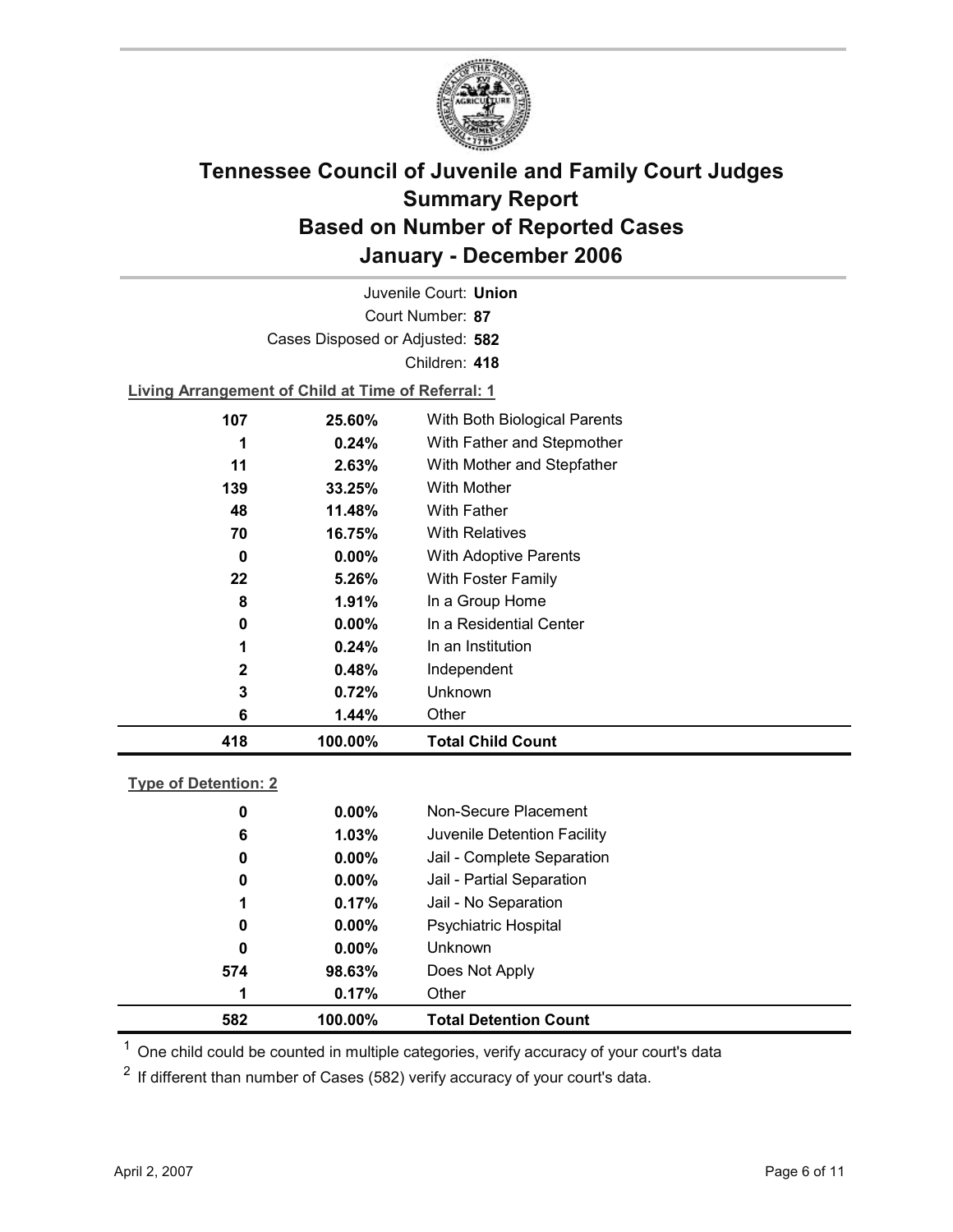

|                                 | Juvenile Court: Union                              |                                      |  |  |
|---------------------------------|----------------------------------------------------|--------------------------------------|--|--|
|                                 | Court Number: 87                                   |                                      |  |  |
| Cases Disposed or Adjusted: 582 |                                                    |                                      |  |  |
|                                 |                                                    | Children: 418                        |  |  |
|                                 | <b>Placement After Secure Detention Hearing: 1</b> |                                      |  |  |
| 0                               | 0.00%                                              | Returned to Prior Living Arrangement |  |  |
| 6                               | 1.03%                                              | Juvenile Detention Facility          |  |  |
| 1                               | 0.17%                                              | Jail                                 |  |  |
| 0                               | $0.00\%$                                           | Shelter / Group Home                 |  |  |
| 0                               | 0.00%                                              | <b>Foster Family Home</b>            |  |  |
| 0                               | 0.00%                                              | <b>Psychiatric Hospital</b>          |  |  |
| 0                               | $0.00\%$                                           | Unknown / Not Reported               |  |  |
| 574                             | 98.63%                                             | Does Not Apply                       |  |  |
| 1                               | 0.17%                                              | Other                                |  |  |
|                                 |                                                    |                                      |  |  |
| 582                             | 100.00%                                            | <b>Total Placement Count</b>         |  |  |
|                                 |                                                    |                                      |  |  |
| <b>Intake Actions: 2</b>        |                                                    |                                      |  |  |
| 420                             | 62.78%                                             | <b>Petition Filed</b>                |  |  |
| 245                             | 36.62%                                             | <b>Motion Filed</b>                  |  |  |
| 0                               | $0.00\%$                                           | <b>Citation Processed</b>            |  |  |
| 0                               | $0.00\%$                                           | Notification of Paternity Processed  |  |  |
| 3                               | 0.45%                                              | Scheduling of Judicial Review        |  |  |
| 1                               | 0.15%                                              | Scheduling of Administrative Review  |  |  |
| 0                               | $0.00\%$                                           | Scheduling of Foster Care Review     |  |  |
| 0                               | 0.00%                                              | Unknown                              |  |  |
| 0                               | 0.00%                                              | Does Not Apply                       |  |  |
| 0<br>669                        | 0.00%<br>100.00%                                   | Other<br><b>Total Intake Count</b>   |  |  |

 $1$  If different than number of Cases (582) verify accuracy of your court's data.

 $2$  If different than number of Referral Reasons (669), verify accuracy of your court's data.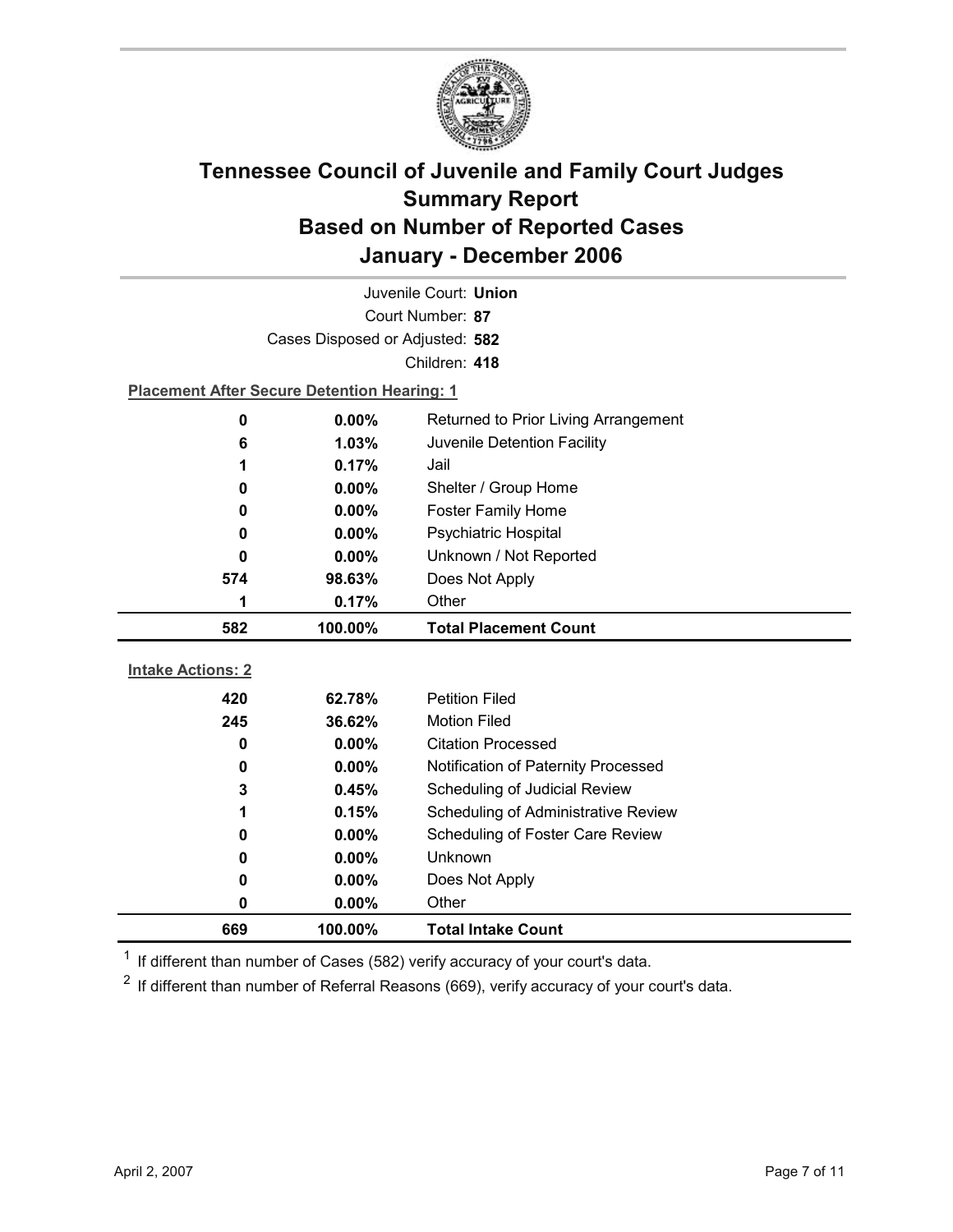

Court Number: **87** Juvenile Court: **Union** Cases Disposed or Adjusted: **582** Children: **418**

### **Last Grade Completed by Child: 1**

| 48                                      | 11.48%  | Too Young for School         |
|-----------------------------------------|---------|------------------------------|
| 0                                       | 0.00%   | Preschool                    |
| 11                                      | 2.63%   | Kindergarten                 |
| 11                                      | 2.63%   | 1st Grade                    |
| 5                                       | 1.20%   | 2nd Grade                    |
| $\overline{7}$                          | 1.67%   | 3rd Grade                    |
| 17                                      | 4.07%   | 4th Grade                    |
| 14                                      | 3.35%   | 5th Grade                    |
| 14                                      | 3.35%   | 6th Grade                    |
| 27                                      | 6.46%   | 7th Grade                    |
| 39                                      | 9.33%   | 8th Grade                    |
| 49                                      | 11.72%  | 9th Grade                    |
| 77                                      | 18.42%  | 10th Grade                   |
| 74                                      | 17.70%  | 11th Grade                   |
| 0                                       | 0.00%   | 12th Grade                   |
| 0                                       | 0.00%   | Non-Graded Special Ed        |
| 9                                       | 2.15%   | <b>GED</b>                   |
| 0                                       | 0.00%   | Graduated                    |
| 0                                       | 0.00%   | <b>Never Attended School</b> |
| 16                                      | 3.83%   | Unknown                      |
| 0                                       | 0.00%   | Other                        |
| 418                                     | 100.00% | <b>Total Child Count</b>     |
|                                         |         |                              |
| <b>Enrolled in Special Education: 1</b> |         |                              |
| 16                                      | 3.83%   | Yes                          |

| 418 | 100.00% | <b>Total Child Count</b> |  |
|-----|---------|--------------------------|--|
| 166 | 39.71%  | Unknown                  |  |
| 236 | 56.46%  | No                       |  |

 $1$  One child could be counted in multiple categories, verify accuracy of your court's data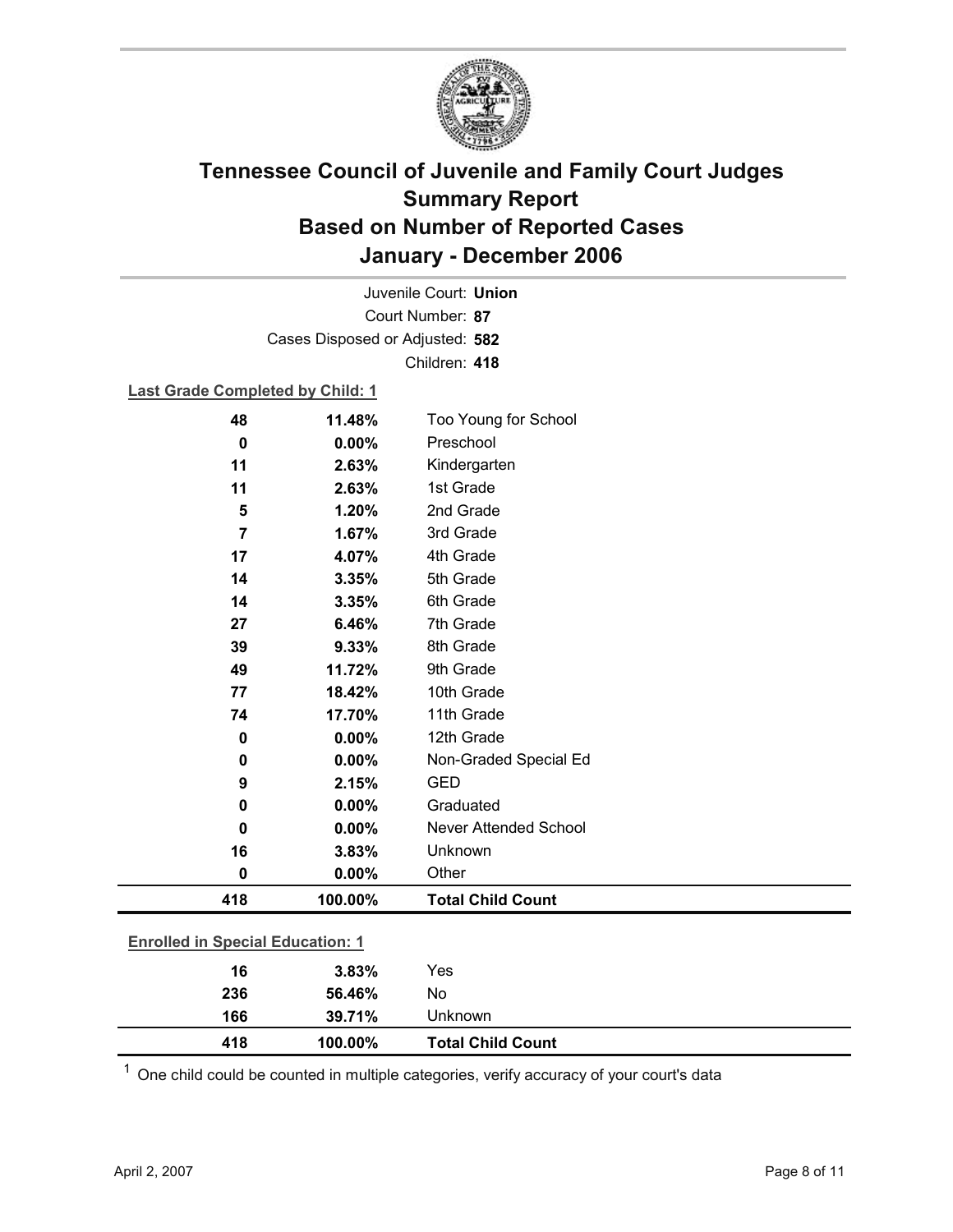

|                              |                                 | Juvenile Court: Union     |  |  |
|------------------------------|---------------------------------|---------------------------|--|--|
|                              |                                 | Court Number: 87          |  |  |
|                              | Cases Disposed or Adjusted: 582 |                           |  |  |
|                              |                                 | Children: 418             |  |  |
| <b>Action Executed By: 1</b> |                                 |                           |  |  |
| 669                          | 100.00%                         | Judge                     |  |  |
| 0                            | $0.00\%$                        | Referee                   |  |  |
| $\boldsymbol{0}$             | $0.00\%$                        | <b>YSO</b>                |  |  |
| 0                            | $0.00\%$                        | Other                     |  |  |
| 0                            | $0.00\%$                        | Unknown / Not Reported    |  |  |
| 669                          | 100.00%                         | <b>Total Action Count</b> |  |  |

### **Formal / Informal Actions: 1**

| 669      | 100.00%  | <b>Total Action Count</b>                      |
|----------|----------|------------------------------------------------|
| 0        | $0.00\%$ | Unknown / Not Reported                         |
| 5        | 0.75%    | Other                                          |
| 233      | 34.83%   | Case Held Open                                 |
| 242      | 36.17%   | <b>Review Concluded</b>                        |
| 1        | 0.15%    | <b>Special Proceeding</b>                      |
| $\bf{0}$ | $0.00\%$ | Charges Cleared by Transfer to Adult Court     |
| 1        | 0.15%    | Transfer to Adult Court Hearing                |
| 44       | 6.58%    | <b>Pretrial Diversion</b>                      |
| 0        | $0.00\%$ | Informal Adjustment                            |
| 0        | $0.00\%$ | <b>Complaint Substantiated Mentally III</b>    |
| 0        | $0.00\%$ | <b>Complaint Substantiated Abused</b>          |
| 22       | 3.29%    | Complaint Substantiated Dependent / Neglected  |
| 29       | 4.33%    | <b>Complaint Substantiated Status Offender</b> |
| 39       | $5.83\%$ | <b>Complaint Substantiated Delinquent</b>      |
| 0        | $0.00\%$ | Retired / Nolle Prosequi                       |
| 53       | 7.92%    | Dismissed                                      |
|          |          |                                                |

 $1$  If different than number of Referral Reasons (669), verify accuracy of your court's data.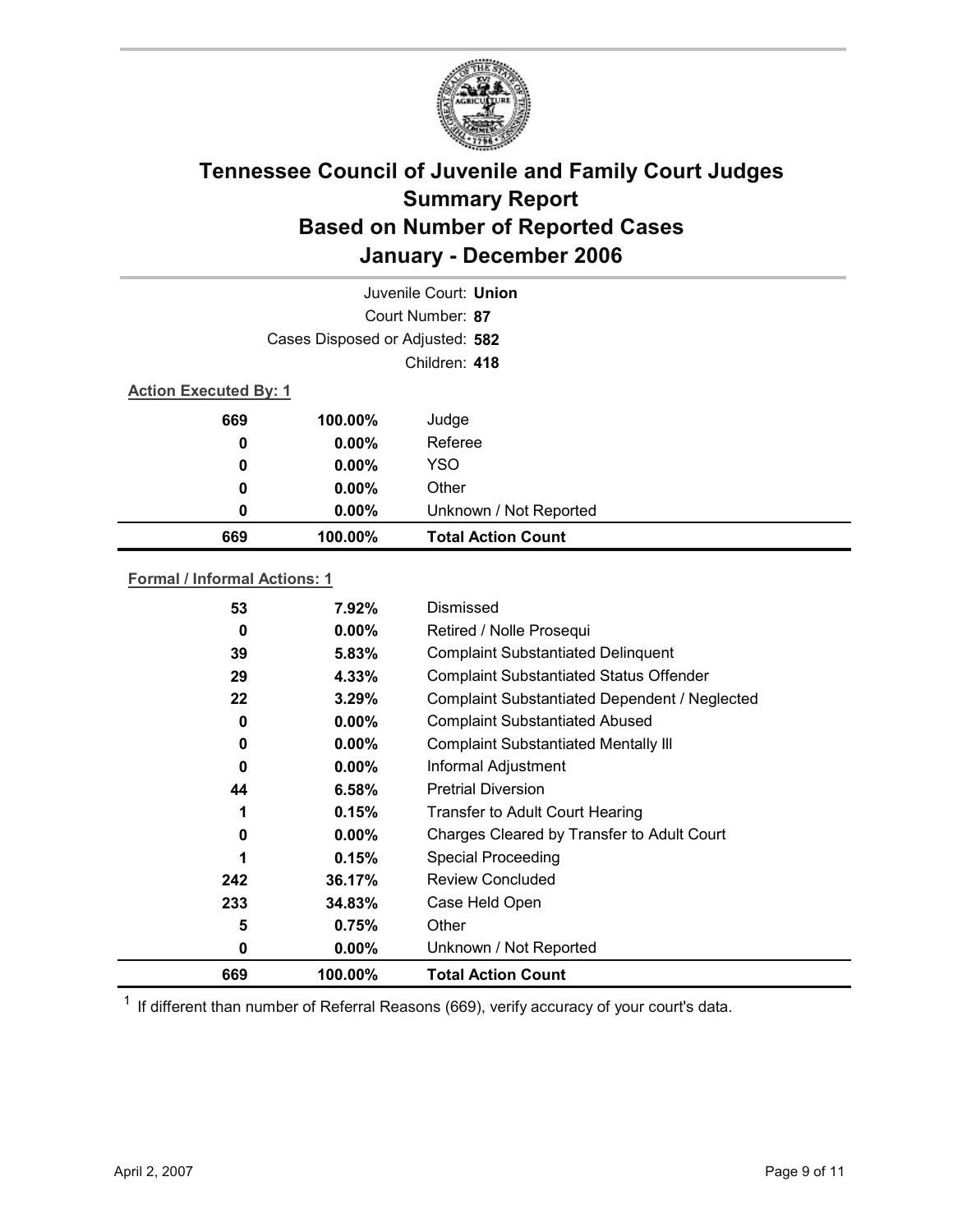

|                                 |                                                       | Juvenile Court: Union                                |  |  |
|---------------------------------|-------------------------------------------------------|------------------------------------------------------|--|--|
|                                 |                                                       | Court Number: 87                                     |  |  |
| Cases Disposed or Adjusted: 582 |                                                       |                                                      |  |  |
|                                 |                                                       | Children: 418                                        |  |  |
| <b>Case Outcomes:</b>           | There can be multiple outcomes for one child or case. |                                                      |  |  |
| 44                              | 2.45%                                                 | <b>Case Dismissed</b>                                |  |  |
| 1                               | 0.06%                                                 | Case Retired or Nolle Prosequi                       |  |  |
| 186                             | 10.37%                                                | Warned / Counseled                                   |  |  |
| 355                             | 19.79%                                                | Held Open For Review                                 |  |  |
| 5                               | 0.28%                                                 | Supervision / Probation to Juvenile Court            |  |  |
| 0                               | $0.00\%$                                              | <b>Probation to Parents</b>                          |  |  |
| 31                              | 1.73%                                                 | Referral to Another Entity for Supervision / Service |  |  |
| 16                              | 0.89%                                                 | Referred for Mental Health Counseling                |  |  |
| 28                              | 1.56%                                                 | Referred for Alcohol and Drug Counseling             |  |  |
| 0                               | 0.00%                                                 | Referred to Alternative School                       |  |  |
| 3                               | 0.17%                                                 | Referred to Private Child Agency                     |  |  |
| 19                              | 1.06%                                                 | Referred to Defensive Driving School                 |  |  |
| 0                               | $0.00\%$                                              | Referred to Alcohol Safety School                    |  |  |
| 1                               | 0.06%                                                 | Referred to Juvenile Court Education-Based Program   |  |  |
| 0                               | 0.00%                                                 | Driver's License Held Informally                     |  |  |
| 0                               | $0.00\%$                                              | Voluntary Placement with DMHMR                       |  |  |
| 0                               | 0.00%                                                 | Private Mental Health Placement                      |  |  |
| 0                               | $0.00\%$                                              | <b>Private MR Placement</b>                          |  |  |
| 0                               | $0.00\%$                                              | Placement with City/County Agency/Facility           |  |  |
| 0                               | $0.00\%$                                              | Placement with Relative / Other Individual           |  |  |
| 39                              | 2.17%                                                 | Fine                                                 |  |  |
| 33                              | 1.84%                                                 | <b>Public Service</b>                                |  |  |
| 11                              | 0.61%                                                 | Restitution                                          |  |  |
| 9                               | 0.50%                                                 | <b>Runaway Returned</b>                              |  |  |
| 15                              | 0.84%                                                 | No Contact Order                                     |  |  |
| 0                               | 0.00%                                                 | Injunction Other than No Contact Order               |  |  |
| 0                               | 0.00%                                                 | <b>House Arrest</b>                                  |  |  |
| 0                               | $0.00\%$                                              | <b>Court Defined Curfew</b>                          |  |  |
| 0                               | $0.00\%$                                              | Dismissed from Informal Adjustment                   |  |  |
| 25                              | 1.39%                                                 | <b>Dismissed from Pretrial Diversion</b>             |  |  |
| 39                              | 2.17%                                                 | Released from Probation                              |  |  |
| 4                               | 0.22%                                                 | <b>Transferred to Adult Court</b>                    |  |  |
| 0                               | $0.00\%$                                              | <b>DMHMR Involuntary Commitment</b>                  |  |  |